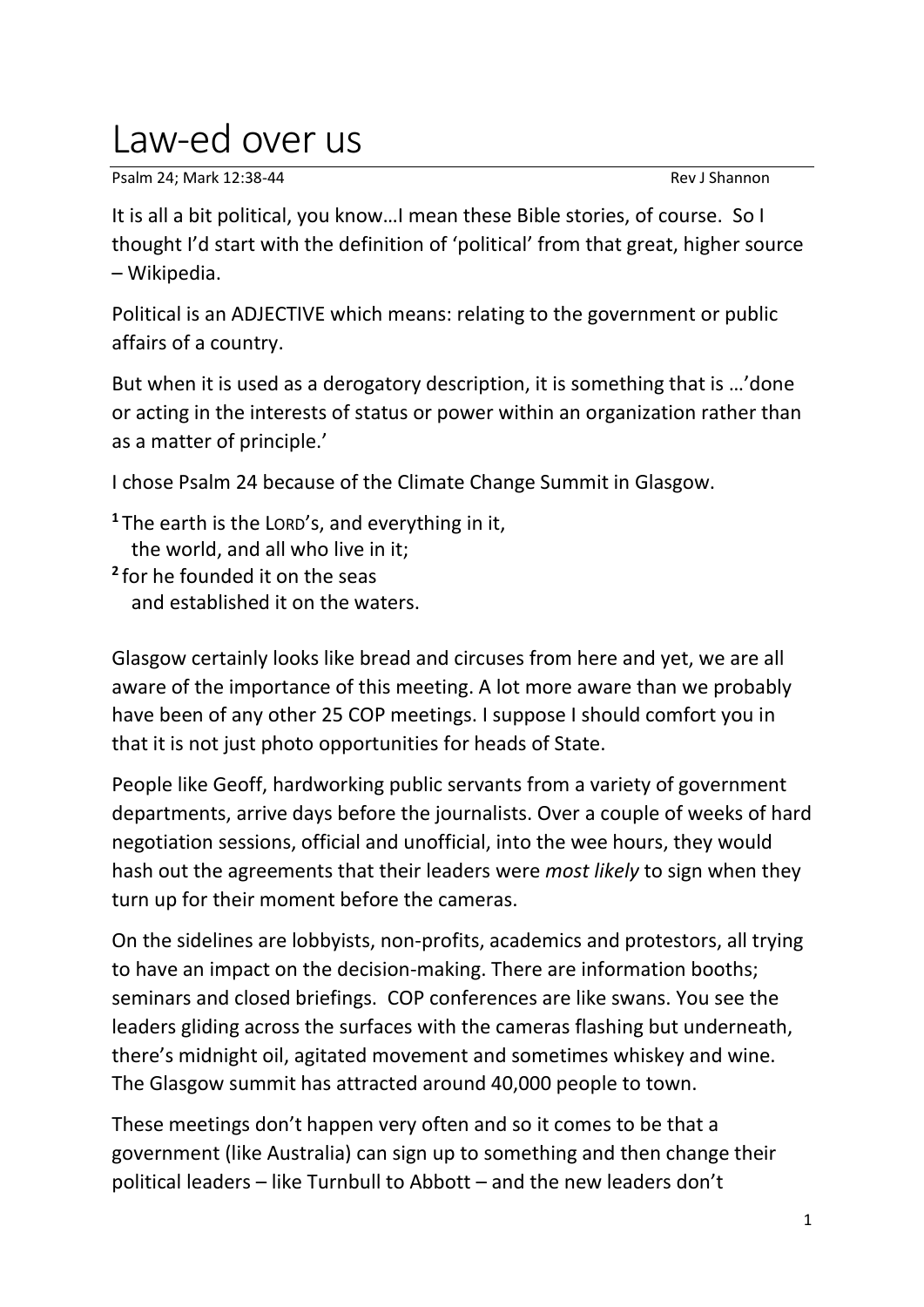necessarily agree with what the nation has signed up for. But these agreements are supposed to be bigger than a leader and longer lasting than a government.

After all, we cannot run our international relations on an election cycle – can we? Or so I thought, until the last five years.

It does seem things have changed. The eyes of the world are on Glasgow. The youth are holding their breath praying for a unified, concerted effort to save the world we live in. My grandson believes that he will raise his children in a post-industrial, dystopian world with little left to save. His anxiety at 14 is through the roof. He honestly believes that…and our leaders(and media) are to blame.

Today, I pray for the negotiators in Glasgow. And I pray for our youth who do not trust us enough to change. Which makes our reading today very appropriate.

**<sup>38</sup>** As he taught, Jesus said, "Watch out for the teachers of the law. They like to walk around in flowing robes and be greeted with respect in the marketplaces, **<sup>39</sup>** and have the most important seats in the synagogues and the places of honour at banquets. **<sup>40</sup>** They devour widows' houses and for a show make lengthy prayers. These men will be punished most severely." (Mark 12:38-40)

Politics – done or acting in the interests of status or power within an organization rather than as a matter of principle.'

And thus, it was always so…

Remember last week, I said that chaplains read the same texts but see different stories in the Bible? Well, I wasn't kidding.

Let's turn to the Widow's offering (Mark 12:41-44). You have heard this passage used every year as an illustration of generosity. Sermons designed to urge you dig deeper and increase your financial support to the church. (which, is not a bad idea, if you want to take up the opportunity, I'm sure the treasurer will be delighted).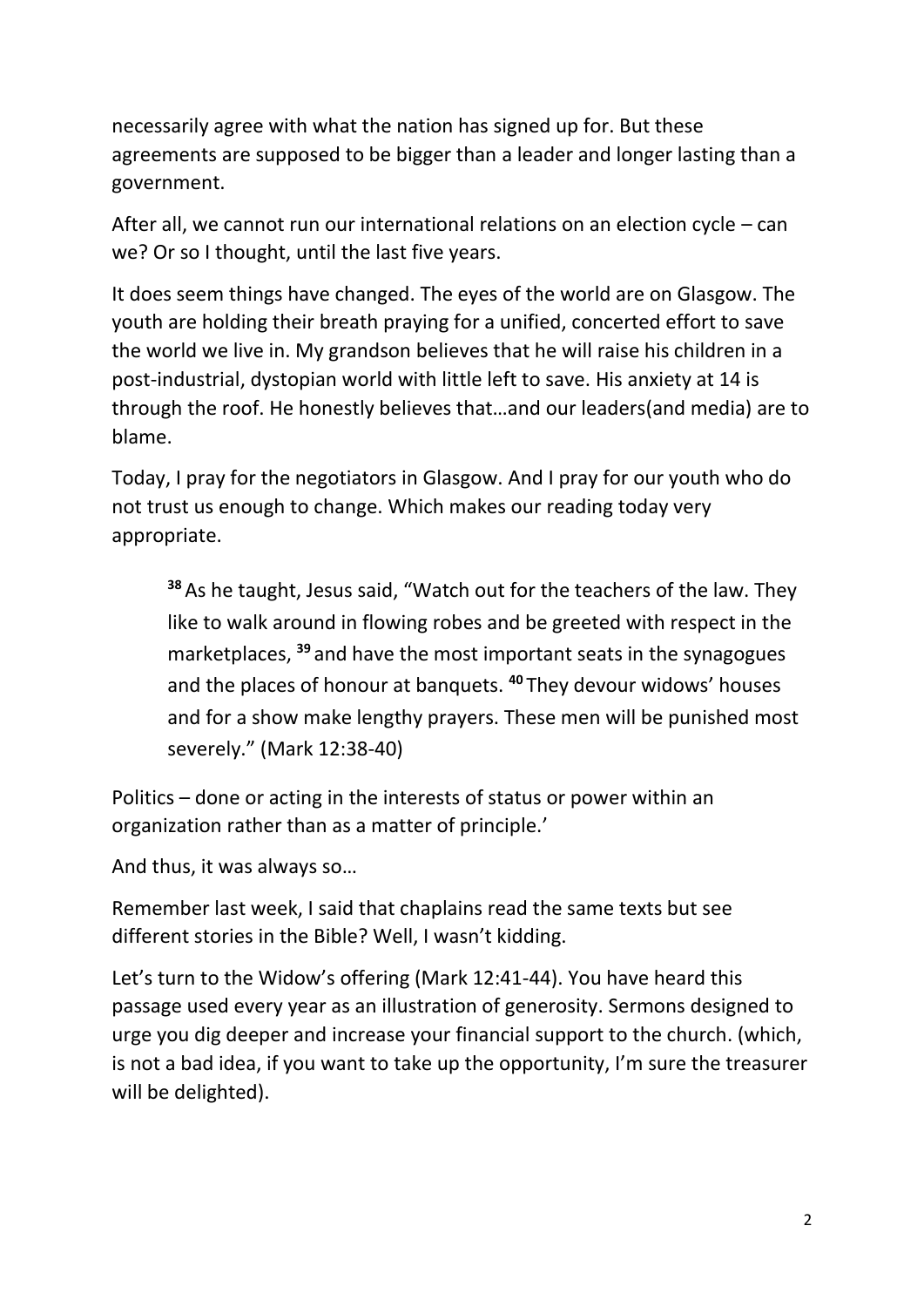In sermon after sermon, we are told the Lord treasures and celebrates the widow's generosity and demonstrates how valued it is to her (and so, to God) in the pain of what she gives.

"Truly I tell you, this poor widow has put more into the treasury than all the others. **<sup>44</sup>** They all gave out of their wealth; but she, out of her poverty, put in everything—all she had to live on."

She gave everything she has to live on. I don't see this as a celebration. Read this sentence again with the voice of irony. Because I believe there is a reason why the warning about the scribes and the law comes before the widow's story and why they should be read together.

These passages come at the very end of the Jesus pubic ministry. In the next pages, he foretells the destruction of the Temple. And then, right after that, he rides to Jerusalem and the passion narrative begins. There are several stories between now and his death designed to emphasise the corruption of the Temple and the religious authority's growing opposition to Jesus. Ultimately corruption leads to destruction, as it did then and hundreds of years later, in the reformation<sup>1</sup>.

Remember the root word for Protestant is *Protest*. I can hear Luther banging on the door…

When too much power is located in the authorities – church or otherwise, they will most likely act in their own self-interest. If coal, gas or gambling<sup>2</sup> fund governments – there is no way it will turn against its own interests. If Rome supports the Temple authorities – there is no way they will act against their own interests. They must act against this new 'king' or at least, not be seen to support him.

So while you were being told beautiful stories of love and sacrifice and the holiness of the widow, I saw a woman victimised. Forced to give more than she could afford by an oppressive regime. And worse, exploited as an example. Jesus was pointing to the very authorities who were supposed to care for her as they were exploiting and abusing a vulnerable person.

 $1$  And has for several governments throughout history

<sup>2</sup> Recently two state governments found casinos unworthy of a license – and still allowed them to operate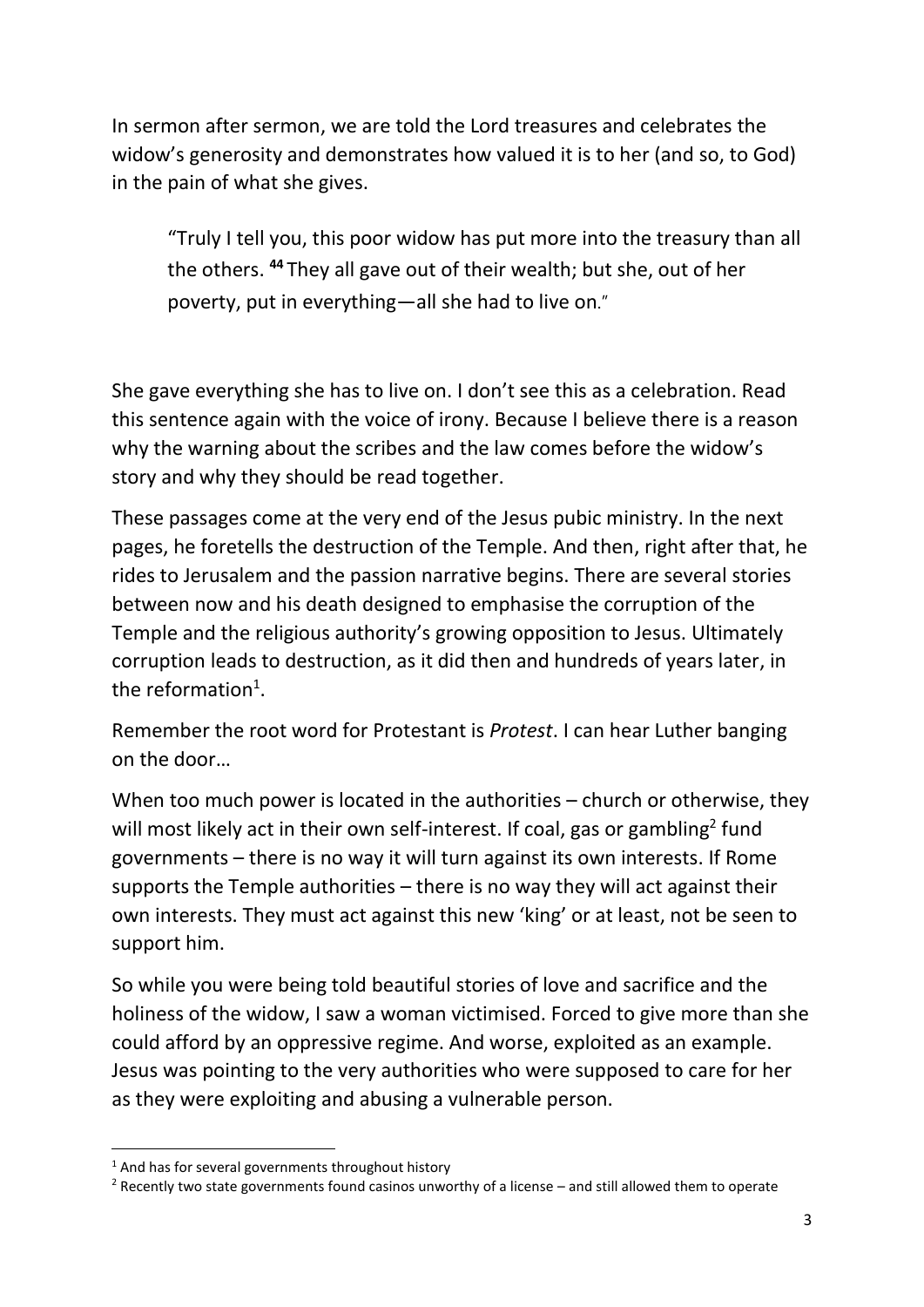This is a prophetic call to look at the contradictions between our institutions and what we believe they are supposed to do.

I may have told you about my visit to a cathedral in Mexico City. My apologies if you have heard this before but it is burnt on my retinas.

A left over from the Catholic priests who came with the conquistadors, people were led to believe their prayers would be heard if accompanied with gold. Today, you can still buy a wafer of gold at the door. As you pray, you paste the wall. All of the walls and the ceiling are paved with wafers purchased by destitute farmers praying to have their children educated; or to be able to keep their farms; or to feed their families through the next season. The farmers still travel all the way to the city to pray in that cathedral because they believe that is where God listens. I looked at the golden walls and wept.

She gave more because she had no choice. To live outside the community was unthinkable.

I know our society needs scribes and lawyers (priests, politicians and bureaucrats). So don't get me wrong. I love law. I spent a good part of my lif e up to my ears. It has a place in civil society and the good order of our church. It is supposed to be the checks and balances that keep us straight but it is not the be-all, trust me.

It is important that we understand a little about the difference between the law and the Gospel.<sup>3</sup> Just as Jesus tried to teach us about the difference between ritual, law and faith.

The law is almost always an *if* and *then* proposition. *If* you litter – then you will be fined. *If* you follow all the rules in the Bible *then* God will love you and you will be happy. *If* you go to church every Sunday *then* you are a good Christian. *If* you never have a racist or sexist or homophobic thought *then* you will be worthy of calling other people out on *their* racism and sexism and homophobia.

If we treat the law as if it will save us  $-$  as if it is Gospel, then we will not flourish. We will only do what is right because we are afraid. If we see it like that *then* we will fail. There are only two options: pride and despair and both

<sup>&</sup>lt;sup>3</sup> Here, I borrow generously from the writings of Nadia Boltz-Webber's sermon on Reformation Sunday. That is the celebration of when Martin Luther nailed his grievances to the church door in the 16<sup>th</sup> century